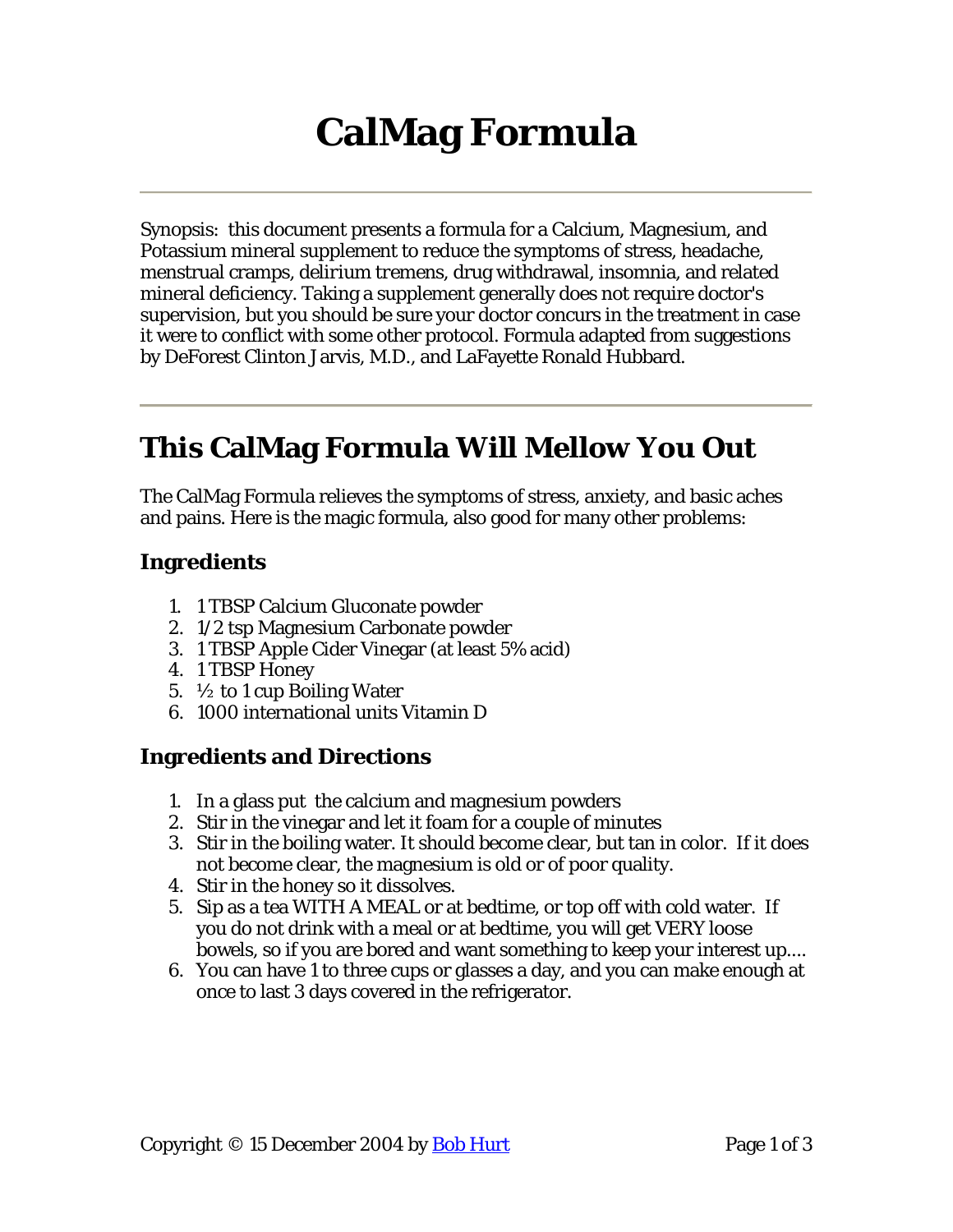# **What the Ingredients Do**

Here is how the CalMag ingredients work:

- 1. The magnesium relaxes the muscles (so it cures jitters, DTs, tension, backache, menstrual cramp, headache, other aches and pains). Magnesium is involved in over 300 metabolic reactions. It is necessary for every major biological process. It is important for the electrical stability of cells, the maintenance of membrane integrity, muscle contraction, nerve conduction, and the regulation of vascular tone. There is evidence that magnesium supplementation can benefit those with osteoporosis, alcoholism, migraine, asthma, PMS, kidney stones, and strokes. Magnesium deficiency is associated with the pathogenesis of numerous serious disorders. Namely, hypertension, cardiac arrythmias, diabetes mellitus, and pre-eclampsia.
- 2. The calcium calms the nerves, so it settles you down, soothes you, helps to regulate body temperature, makes you less anxious, reduces irritability, and it increases calcium to reduce chance of osteoporosis.
- 3. The cider vinegar allows the calcium and magnesium to be absorbed into body tissue. Without it, the calcium would just run right through you. It also gives you a great dose of potassium to balance sodium, regulate water retention, and balance blood pressure. This can work to eliminate migrane headaches and other serious aches and pains.
- 4. The honey is a bacteriostat, and a pre-digested food that acts as a relaxant and soporific. It provides glucose to boost energy, and potassium to regulate water retention and heart beat.
- 5. The whole combination is a natural sedative that does not leave you with a "drugged" effect.
- 6. Vitamin D is required for proper metabolism of calcium and magnesium in the body. You also get D from half an hour daily of direct sunshine on the skin.
- 7. *Note:* Calcium is not absorbed into the stomach and bones unless thyroid and parathyroid hormones (revealed in blood tests) are in proper balance. Such an imbalance can lead to osteoporosis (loss of bone mass), osteoarthritis (accumulation of calcium on tendons and in skeletal joints), gout, and other diseases resulting from calcium deficiency.

# **Expected Results**

Here is what CalMag will do for you:

- Get you a good night's sleep
- Mellow you out during the day
- Make you more effective at work AND play
- Calm you down after a strenuous muscle exercise
- Eliminate muscle cramps, back pains, PMS, headaches
- Build strength in bones and teeth